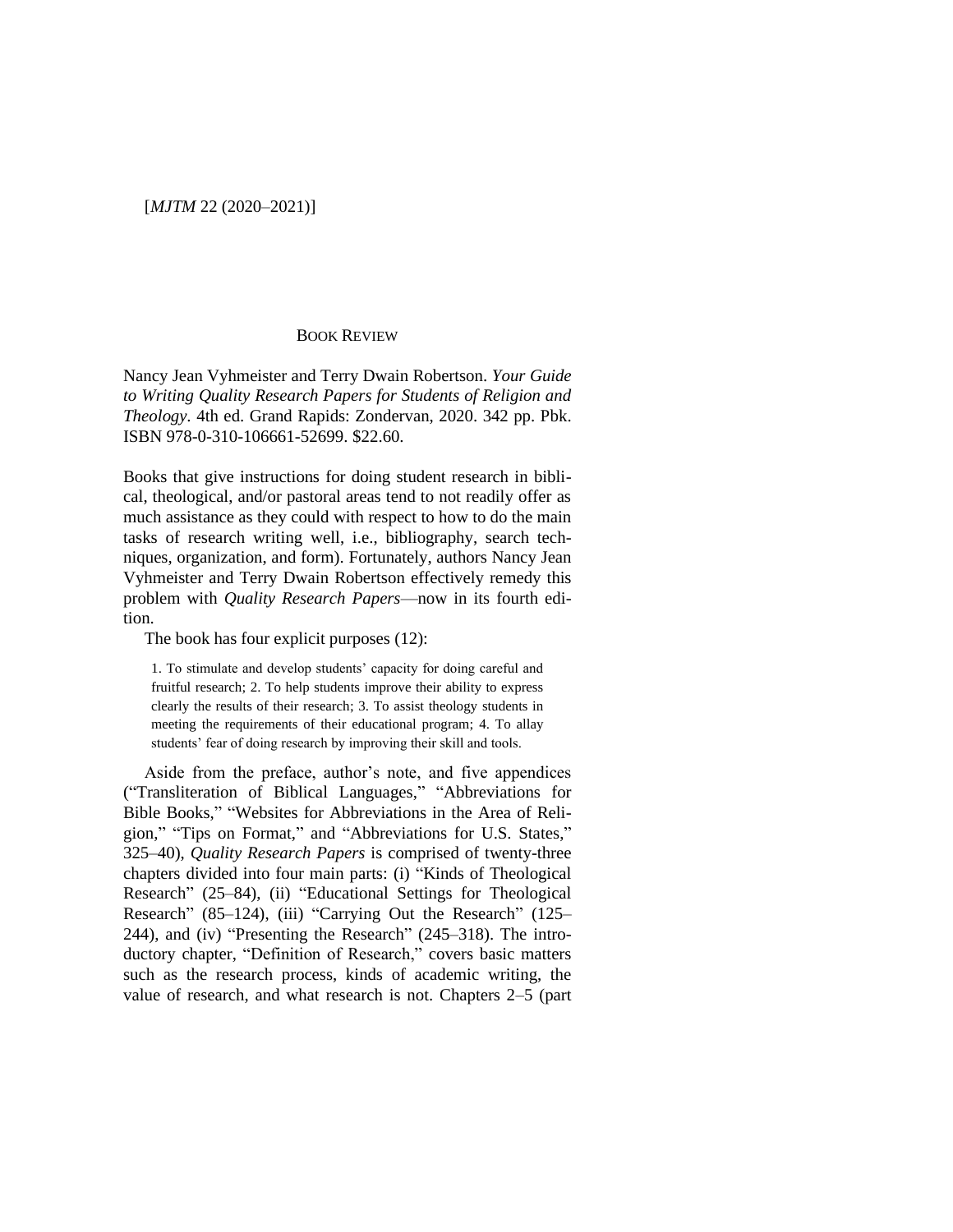one), describe the types of research that is done by ministerial and seminary students: literary and historical; exegesis; description; program development; case studies; and action research. Chapters 6–9 (part two) cover academic writing, that is, class research papers, theses, dissertations, and writing for publication (book reviews and journal articles). Chapters 10–17 show students the process of writing the paper. Chapter 18 discusses notes and bibliographic entries, and chapter 19 presents statistics, graphs, and tables as used in research. Chapters 10 through 17 make up part three, while the last four chapters make up part four covering proper page format, writing Turabian notes and bibliographies, and models for APA in-text notes and references lists.

From its inception (and each subsequent revision), *Quality Research Papers* has stood out from its contemporaries due to its high standards of excellence and ease of use. The advice that the authors propose is both solid and well-crafted (often using pithy and poignant language). For example, Vyhmeister and Robertson state that there is "no space for saying the same thing twice. 'Say it well, say it once'" (129). Elsewhere, they wisely emphasize that "using primary sources minimizes the danger of misinterpretation" (171) and "time spent learning how to write strong paragraphs is time well spent" (197). Alongside this, with respect to typography (spelling, punctuation details, etc.), the authors also judiciously assert: "Professors judge by what their eyes see. You, the student, are responsible for all the details" (252). Other tips include: "To work efficiently, keep your body in top-condition with proper rest, diet, and exercise" (180) and "back up your data . . . a computer crash could be disastrous. May I reiterate this last sentence?" (186).

The fourth edition of *Quality Research Papers* is updated to include the latest information for most major research formats, i.e., Chicago, Turabian, APA, SBL Handbook. There are also updated resource lists (more on this below) and additional support in different areas, predominantly with respect to style, format, and resource management—particularly those concerning library and internet research. Most importantly, however, this new (fourth) edition was intentionally revised from the perspective of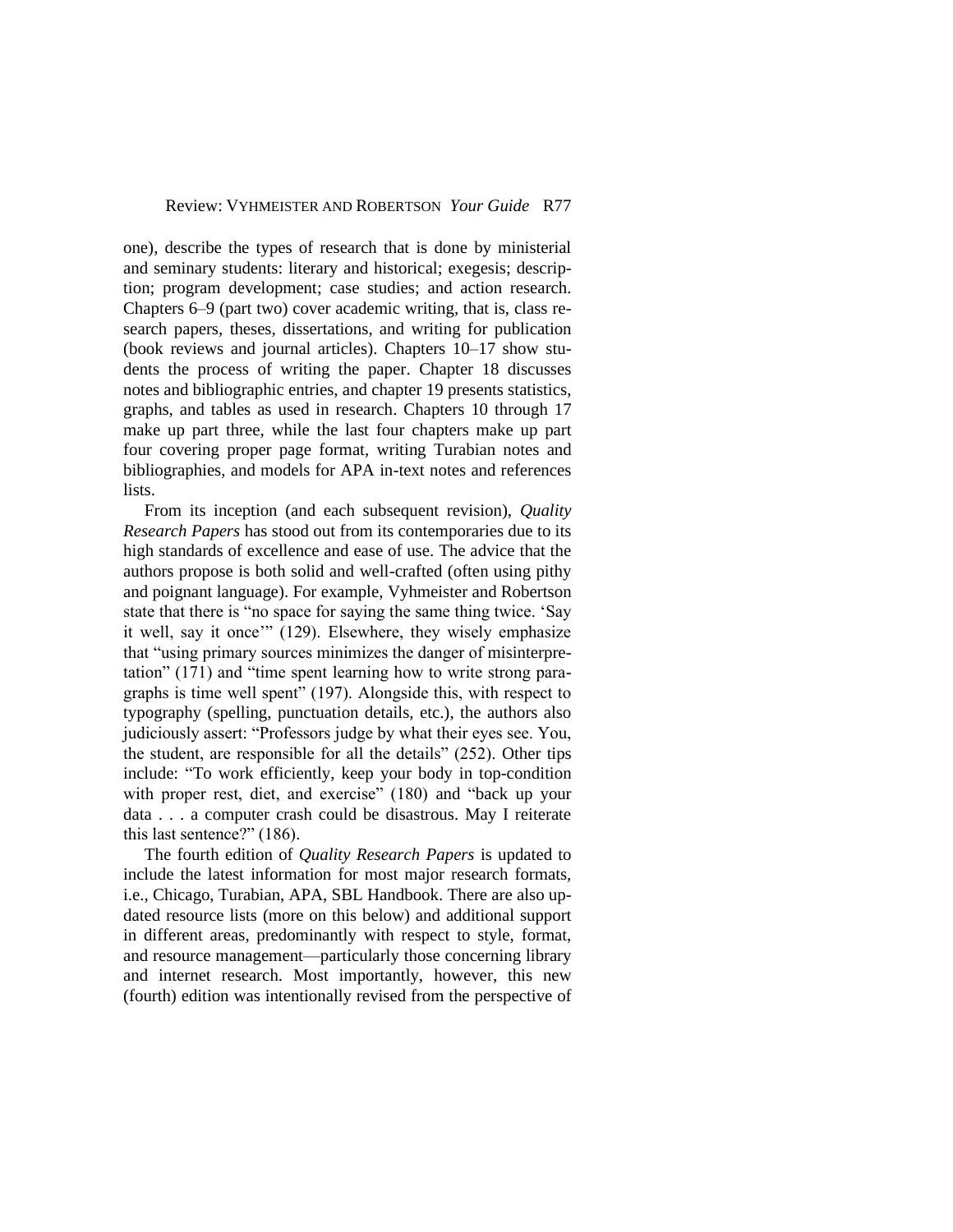## R78 *McMaster Journal of Theology and Ministry* 22

*information abundance* rather than *information scarcity*; that is to say, the contemporary research mindset has (rightly) shifted from *find and be satisfied with anything* to *intentionally choose the most reliable and credible sources*. Close readers will also spot numerous other editorial changes as well throughout the text.

As something of an aside, some mention should be made of the fact that the book itself is also quite pleasing to the eye. There are ample tables/graphs/charts, copious headings and subheadings, and an effective use of bold-face type and shading (a particularly nice change). The length, too, is also a boon as no student would feel hopefully burdened even if multiple other texts were also assigned.

This does not mean, however, that the fourth edition of *Quality Research Papers* could not (somewhat) stand to be bolstered in certain areas. Minor quibbles, for instance, include the baffling editorial decision to only include a "select" bibliography, a problem that is particularly exacerbated by the fact that there is no accompanying author index. In a related way, one also notes that the subject index has been reduced from a robust (and most welcome!) eleven pages in the third edition to a meager singletotal-page in the fourth edition. This is a particularly odd change in light of how the author's explicitly note how effectively an index "facilitates research" (170). Other irritants include the (laughably) small font size that is used in appendix A "Transliteration of Biblical Languages" (325–26) as it is inordinately and unnecessarily difficult to discern between the many different Masoretic vowel pointing symbols. One may also, perhaps, have wished that the authors had pointed out more sources of bibliographic information, at large, such as, for instance, John F. Evan's superb (and affordable!) volume *A Guide to Biblical Commentaries and Reference Works* (10th ed. Grand Rapids: Zondervan, 2016). In a related way, though Vyhmeister and Robertson's diverse listings of sundry recommended resources is usually fairly thorough, most specialists will note (among other works as well, perhaps) the inexplicable absence of Cline's *Dictionary of Classical Hebrew* (Sheffield: Sheffield Phoenix, 1993–2016) and Louw and Nida's *Greek-English Lexicon of the*